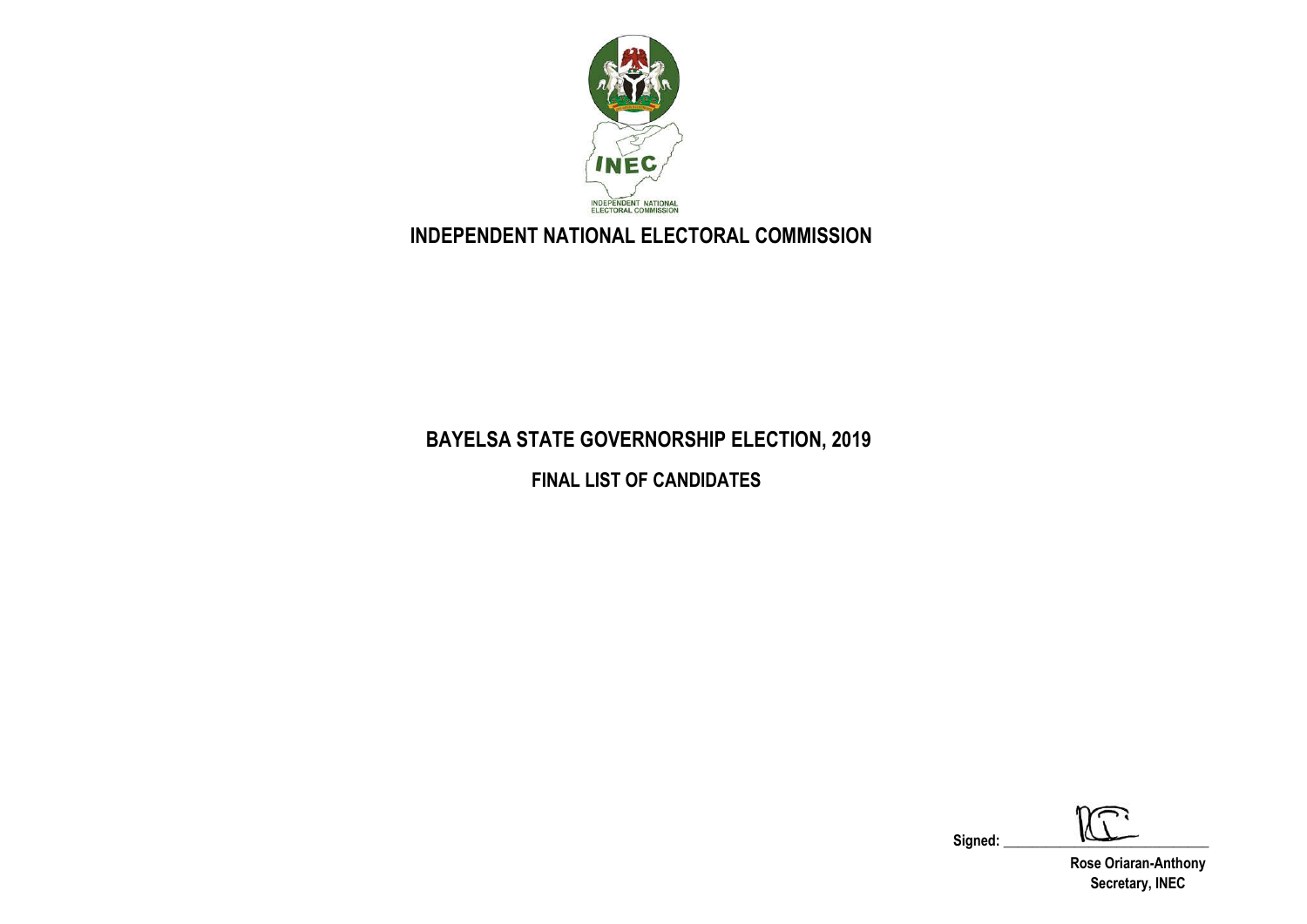

**FINAL LIST OF CANDIDATES**

|                | S/N STATE      | <b>POSITION</b>        | <b>NAME OF CANDIDATE</b>                            |           |      |    | <b>PARTY PWD AGE GENDER</b> | <b>QUALIFICATION</b> | <b>ADDRESS</b>                                               |
|----------------|----------------|------------------------|-----------------------------------------------------|-----------|------|----|-----------------------------|----------------------|--------------------------------------------------------------|
|                | <b>BAYELSA</b> | <b>GOVERNOR</b>        | <b>EBIZIMO DIRIYAI</b>                              | A         | None | 49 | M                           | SSCE, LLB, BL        | OFF COMMISSIONER'S QUARTERS,<br>OPOLO YENAGOA, BAYELSA STATE |
| $\overline{2}$ |                |                        | <b>DEPUTY GOVERNOR   DANGOSU MACAUSTINE MACLEAN</b> | A         | None | 62 | M                           | <b>HND</b>           | <b>OTUOZIGBO COMPOUND, OTAKEME,</b><br><b>OGBIA LGA</b>      |
| $\mathbf{3}$   |                | <b>GOVERNOR</b>        | <b>KALANGO STANLEY DAVIES</b>                       | AAC       | None | 39 | M                           | FSLC, SSCE, NECO     | EDERIE SCHOOL EDEPIE, YENAGOA,<br><b>BAYELSA STATE</b>       |
| $\overline{4}$ |                | <b>DEPUTY GOVERNOR</b> | NATHANIEL EREGUADEI ABULE                           | AAC       | None | 40 | F                           | FSLC, SSCE, HND      | AKENFA 1, YENAGOA                                            |
| 5              |                | <b>GOVERNOR</b>        | OWEI-TONGU WONIWEI                                  | <b>AD</b> | None | 49 | M                           | <b>SSCE</b>          | 59 MELFOV-DOKILO WAY OVOM BAYELSA                            |
| 6              |                | <b>DEPUTY GOVERNOR</b> | IKEINKA GENESIS DOIKUMO                             | <b>AD</b> | None | 45 | M                           | <b>SSCE</b>          | OKPOKIRI WARI COMPOUND OGBOINBIRI                            |

 $Signed:$   $\sqrt{2}$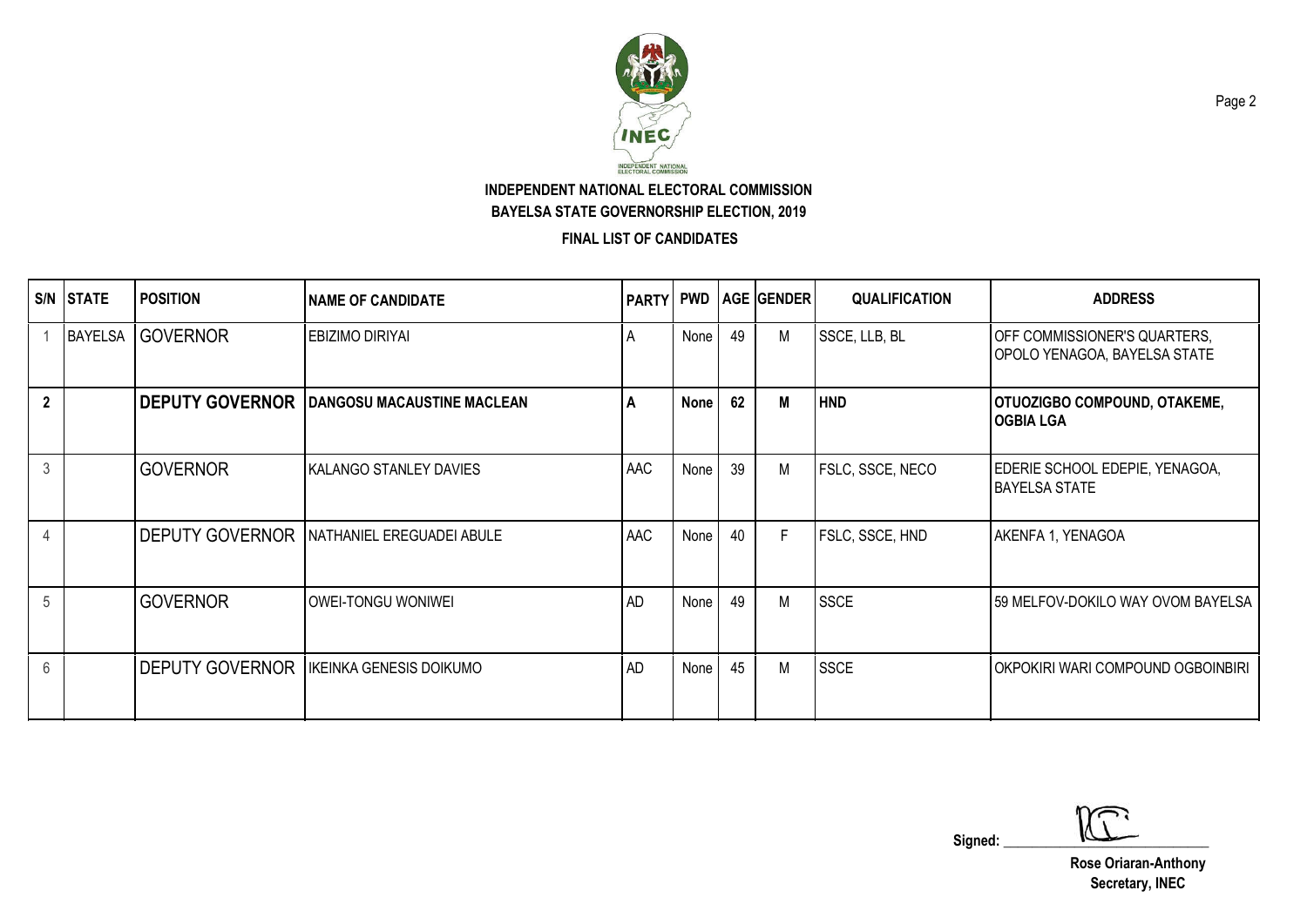

**FINAL LIST OF CANDIDATES**

|    | S/N STATE      | <b>POSITION</b>                            | <b>NAME OF CANDIDATE</b>       | PARTY PWD   |      |    | <b>AGE GENDER</b> | <b>QUALIFICATION</b> | <b>ADDRESS</b>                                                 |
|----|----------------|--------------------------------------------|--------------------------------|-------------|------|----|-------------------|----------------------|----------------------------------------------------------------|
|    | <b>BAYELSA</b> | <b>GOVERNOR</b>                            | <b>FELAGHA ADIKA PATRICK</b>   | <b>ADP</b>  | None | 35 | M                 | <b>BSc</b>           | <b>AKUDAMA YENAGOA</b>                                         |
| 8  |                | <b>DEPUTY GOVERNOR</b>                     | <b>TUBO EBITIENE</b>           | <b>ADP</b>  | None | 35 | F.                | FSLC, WASC, BSc      | <b>SWALI YENAGOA</b>                                           |
| 9  |                | <b>GOVERNOR</b>                            | <b>FAYEOFORI T. BOB-MANUEL</b> | <b>AGAP</b> | None | 42 | M                 | <b>NECO</b>          | No. 95 SAMPHINO ROAD, KPANSIA EPIE                             |
| 10 |                | <b>DEPUTY GOVERNOR</b>                     | <b>EBIMENE SOLOMON SHANKER</b> | <b>AGAP</b> | None | 40 | M                 | <b>NECO</b>          | No. 15 ABA ROAD, D-LINE, PORT<br><b>HARCOURT, RIVERS STATE</b> |
| 11 |                | <b>GOVERNOR</b>                            | <b>KUNDE NOAH</b>              | <b>ANP</b>  | None | 56 | M                 | BTech                | IGBEDI TOWN, BAYELSA STATE                                     |
| 12 |                | <b>DEPUTY GOVERNOR FURO TAUTOGU KEMMER</b> |                                | <b>ANP</b>  | None | 42 | M                 | <b>WASC</b>          | NO. 8A CHIEF GAM-DEDE, NEMBE CITY,<br><b>BATELSA STATE</b>     |

 $Signed:$   $\sqrt{2}$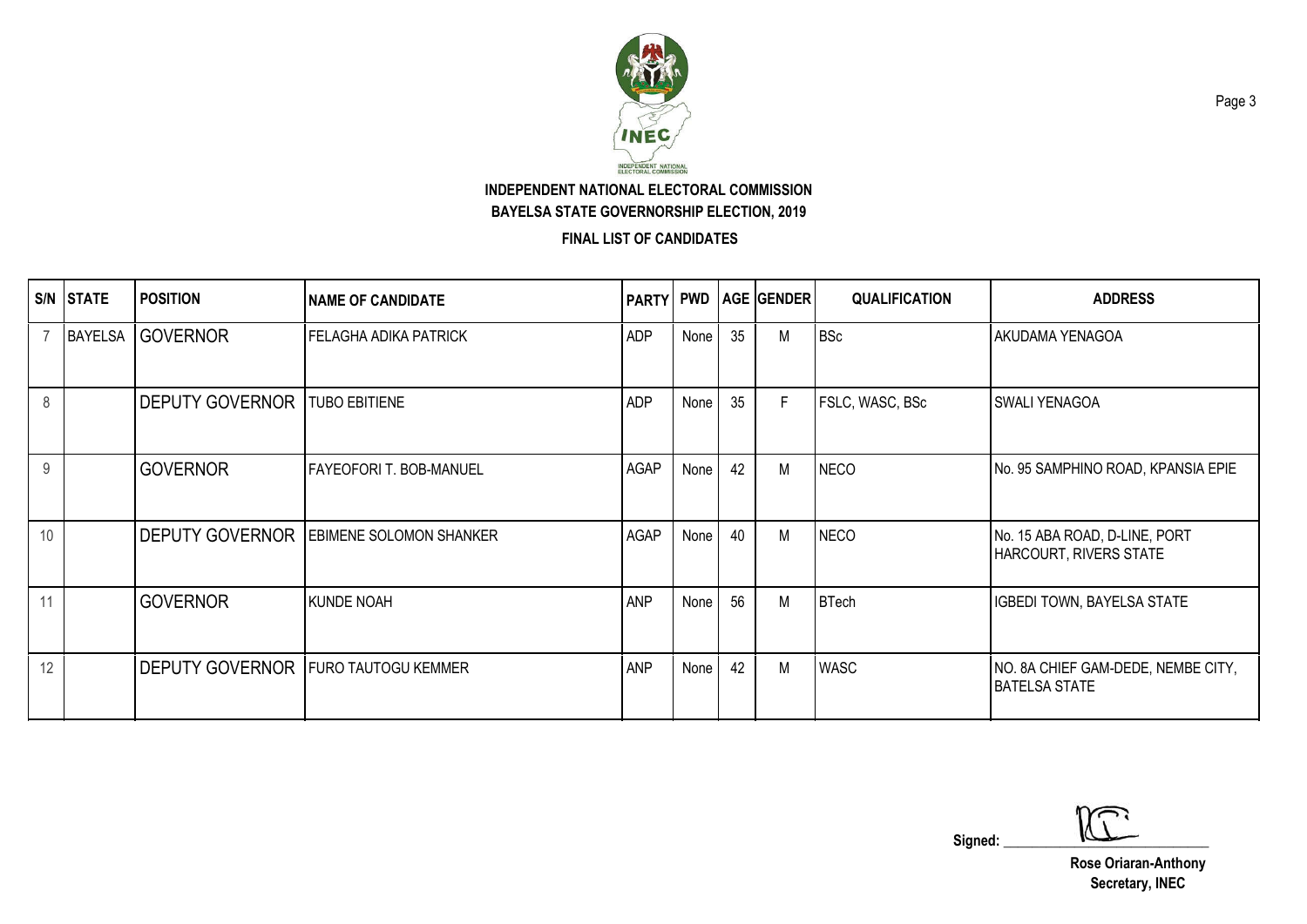

**FINAL LIST OF CANDIDATES**

|    | S/N STATE      | <b>POSITION</b>                         | <b>NAME OF CANDIDATE</b>                            | <b>PARTY</b> |             |    | <b>PWD   AGE   GENDER</b> | <b>QUALIFICATION</b> | <b>ADDRESS</b>                                                   |
|----|----------------|-----------------------------------------|-----------------------------------------------------|--------------|-------------|----|---------------------------|----------------------|------------------------------------------------------------------|
| 13 | <b>BAYELSA</b> | <b>GOVERNOR</b>                         | ABBEY E. DANIEL                                     | APA          | <b>None</b> | 43 | Μ                         | FSLC, WAEC, BSc      | AKENFA 1, YENAGOA, BAYELSA STATE                                 |
| 14 |                | <b>DEPUTY GOVERNOR</b>                  | <b>WELEKE ENEBIWAIKUMO S.</b>                       | APA          | None        | 42 | F                         | <b>SSCE</b>          | OPOLO - EPIE, YENAGOA, BAYELSA<br><b>STATE</b>                   |
| 15 |                | <b>GOVERNOR</b>                         | LYON DAVID PEREWORIMINI                             | <b>APC</b>   | None        | 49 | М                         | FSLC, WASC, NCE      | DAVID LYON'S RESIDENCE, ADIBO<br>COMPOUND IGBOGENE-EPIE, YENAGOA |
| 16 |                |                                         | <b>DEPUTY GOVERNOR   BIOBARAKUMA DEGI-EREMIENYO</b> | <b>APC</b>   | None        | 60 | М                         | FSLC, WASC, BSc, MBA | THE VICTOR HOUSE, ILULU, NEMBE,<br><b>BAYELSA STATE</b>          |
| 17 |                | <b>GOVERNOR</b>                         | DANIEL TONWORIO BENWARI                             | <b>APGA</b>  | None        | 44 | М                         | FSLC, NECO           | NEMBE BASSAMBIRI                                                 |
| 18 |                | <b>DEPUTY GOVERNOR EGBE ROSE PAMELA</b> |                                                     | <b>APGA</b>  | None        | 59 | F                         | <b>DIPLOMA</b>       | KOLOKUMA, OPOPKUMA LGA                                           |

 $Signed:$   $\sqrt{2}$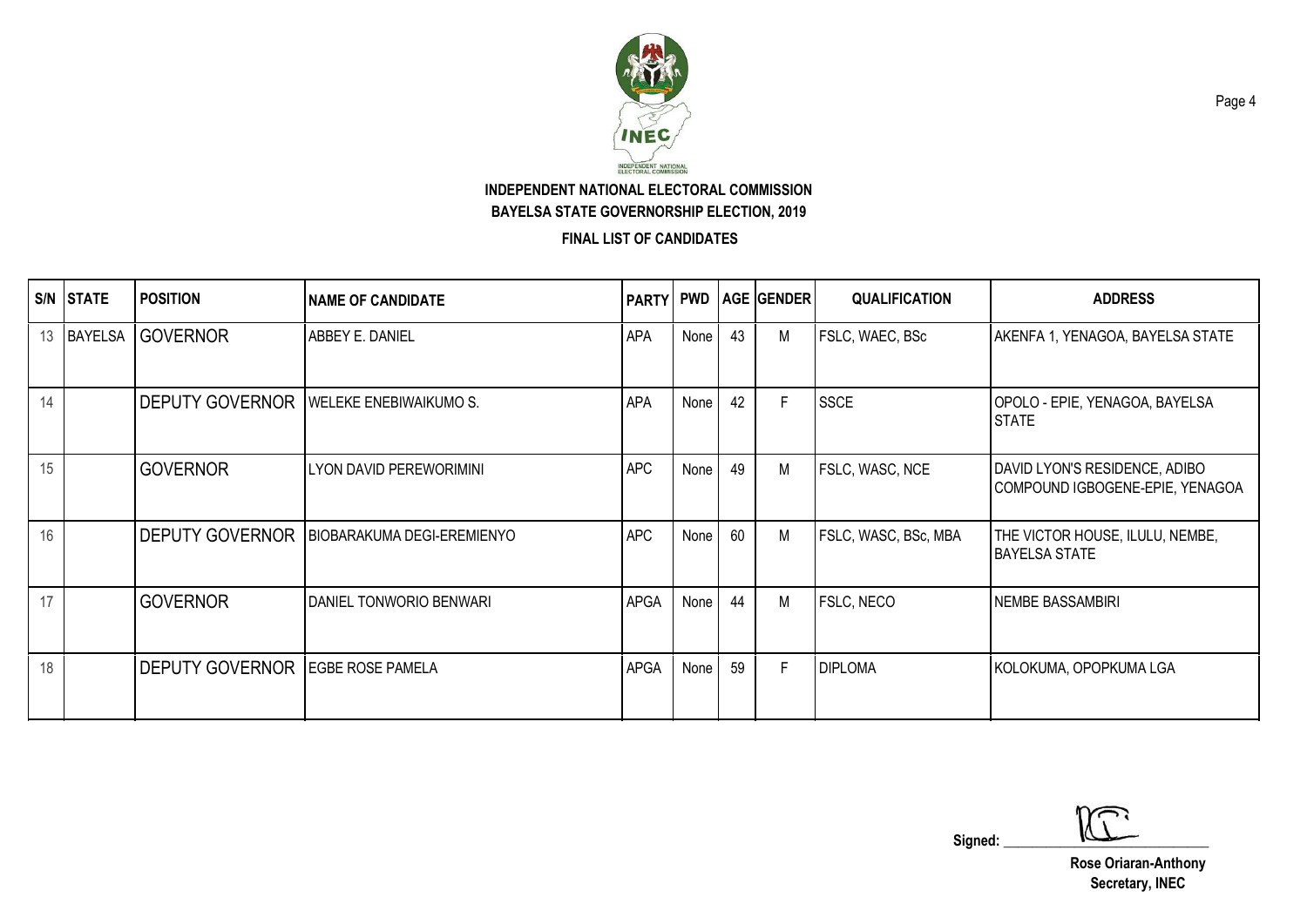

**FINAL LIST OF CANDIDATES**

| S/N | <b>STATE</b> | <b>POSITION</b>        | <b>NAME OF CANDIDATE</b>                       | PARTY PWD  |      |    | <b>AGE GENDER</b> | <b>QUALIFICATION</b> | <b>ADDRESS</b>                                                                        |
|-----|--------------|------------------------|------------------------------------------------|------------|------|----|-------------------|----------------------|---------------------------------------------------------------------------------------|
| 19  |              | BAYELSA GOVERNOR       | ERES ASEIMIEGHA ORUAMA                         | <b>APM</b> | None | 67 | M                 | FSLC, WASC, DIPLOMA  | No. 4 CHIEF ISIKPI ROADS OKAKA<br>YENAGOA, BAYELSA STATE                              |
| 20  |              | <b>DEPUTY GOVERNOR</b> | ANTHONY OYINBRAKEMI SUNDAY FUNPUDE             | <b>APM</b> | None | 52 | M                 | FSLC, WAEC, BSc      | <b>EBILADE COMPOUND OFF GOODNEWS</b><br>STREET DON JACOBS, YENAGOA,<br><b>BAYELSA</b> |
| 21  |              | <b>GOVERNOR</b>        | SAMUEL IZIBEYAMADU DANDY JOB                   | <b>APP</b> | None | 37 | M                 | FSLC, SSCE, HND      | SAMUEL JOBS RESIDENCE, ROYAL FM<br>RD, AGUABAMA, EPIE, YENAGOA                        |
| 22  |              | <b>DEPUTY GOVERNOR</b> | OGONIBA RUFUS WISAZIBA                         | <b>APP</b> | None | 48 | M                 | <b>FSLC</b>          | OTUADU TOWN, OGBIA BAYELSA                                                            |
| 23  |              | <b>GOVERNOR</b>        | <b>AWOTU ONIEKPE</b>                           | <b>ASD</b> | None | 39 | М                 | <b>SSCE</b>          | 158, OKUTUKUTU, YENAGOA, BAYELSA<br><b>STATE</b>                                      |
| 24  |              |                        | <b>DEPUTY GOVERNOR AKANGA EBIKIBIBO DAVIES</b> | ASD        | None | 37 | М                 | <b>WAEC</b>          | 3, AKWANGA STREET, TOMBIA                                                             |

 $Signed:$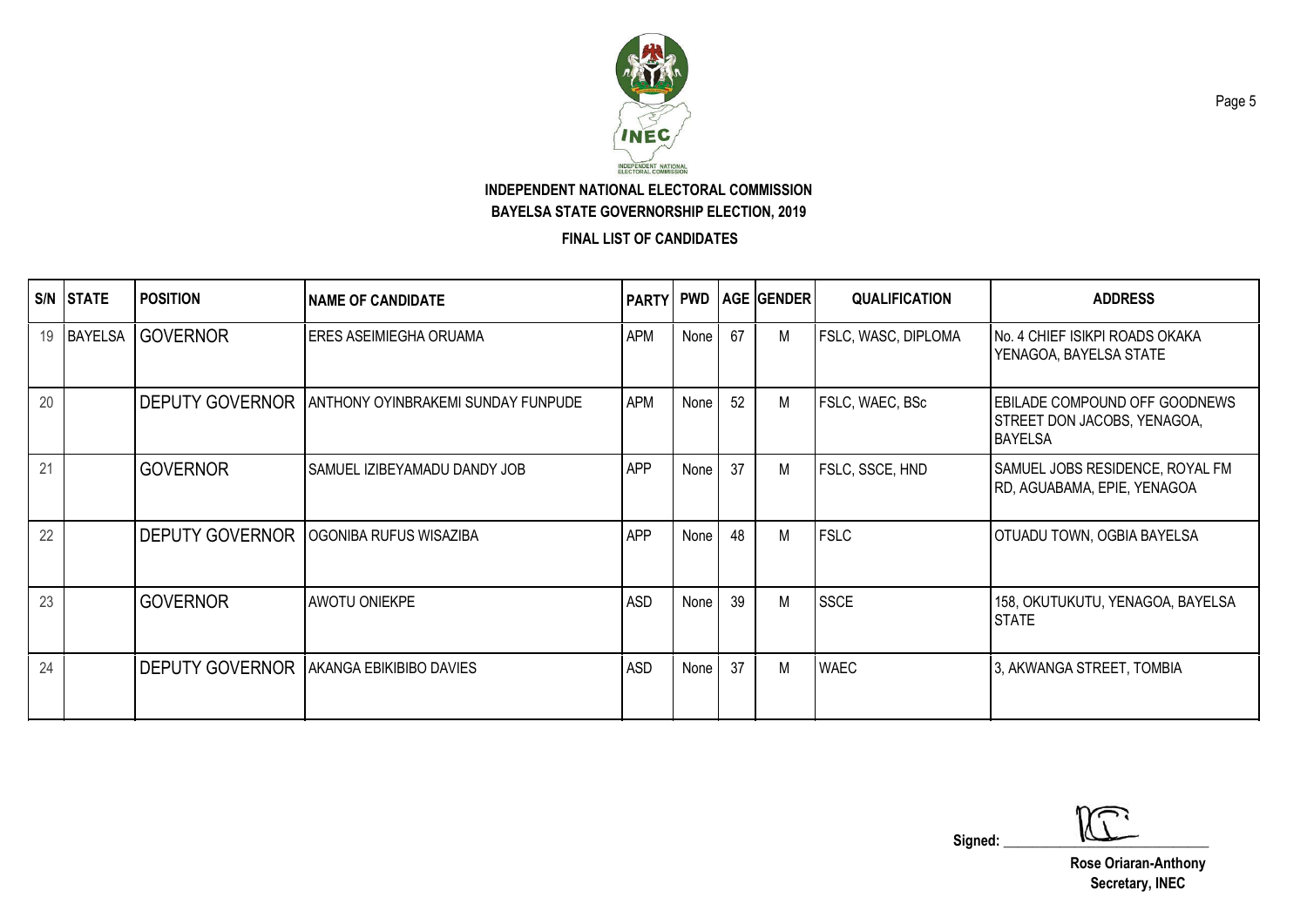

**FINAL LIST OF CANDIDATES**

|    | S/N STATE | <b>POSITION</b>        | <b>NAME OF CANDIDATE</b>        |             |      |    | <b>PARTY PWD AGE GENDER</b> | <b>QUALIFICATION</b> | <b>ADDRESS</b>                              |
|----|-----------|------------------------|---------------------------------|-------------|------|----|-----------------------------|----------------------|---------------------------------------------|
| 25 |           | BAYELSA GOVERNOR       | JOSEPH P. GEREBO                | <b>BNPP</b> | None | 44 | M                           | NECO, BSc            | 21 OKAKA ROAD YENAGOA BAYELSA               |
| 26 |           | <b>DEPUTY GOVERNOR</b> | <b>OKADU KENNETH</b>            | <b>BNPP</b> | None | 40 | М                           | <b>WAEC</b>          | OKAKA ROAD YANAGOA BAYELSA                  |
| 27 |           | <b>GOVERNOR</b>        | <b>OWEIFABO FELIX EBIKEMEFA</b> | CAP         | None | 38 | M                           | SSCE, NECO           | TUNGBO TOWN SAGBAMA LGA                     |
| 28 |           | <b>DEPUTY GOVERNOR</b> | VICTORY IZIBEDUENIYA ISHIE      | CAP         | None | 39 | F                           | <b>LLM</b>           | 1, MAY VILLE CLOSE, ALONG OPOLLO<br>YENAGOA |
| 29 |           | <b>GOVERNOR</b>        | <b>GEORGE ONUME</b>             | <b>CNP</b>  | None | 47 | М                           | <b>GCE</b>           | IGBOGEME-EPIE, YENAGOA                      |
| 30 |           | <b>DEPUTY GOVERNOR</b> | DENSON A. OJIGBARE              | <b>CNP</b>  | None | 45 | M                           | <b>SSCE</b>          | AIRFORCE RD., OKALA-EPIE, YENAGOA           |

 $Signed:$ 

**Rose Oriaran-Anthony Secretary, INEC**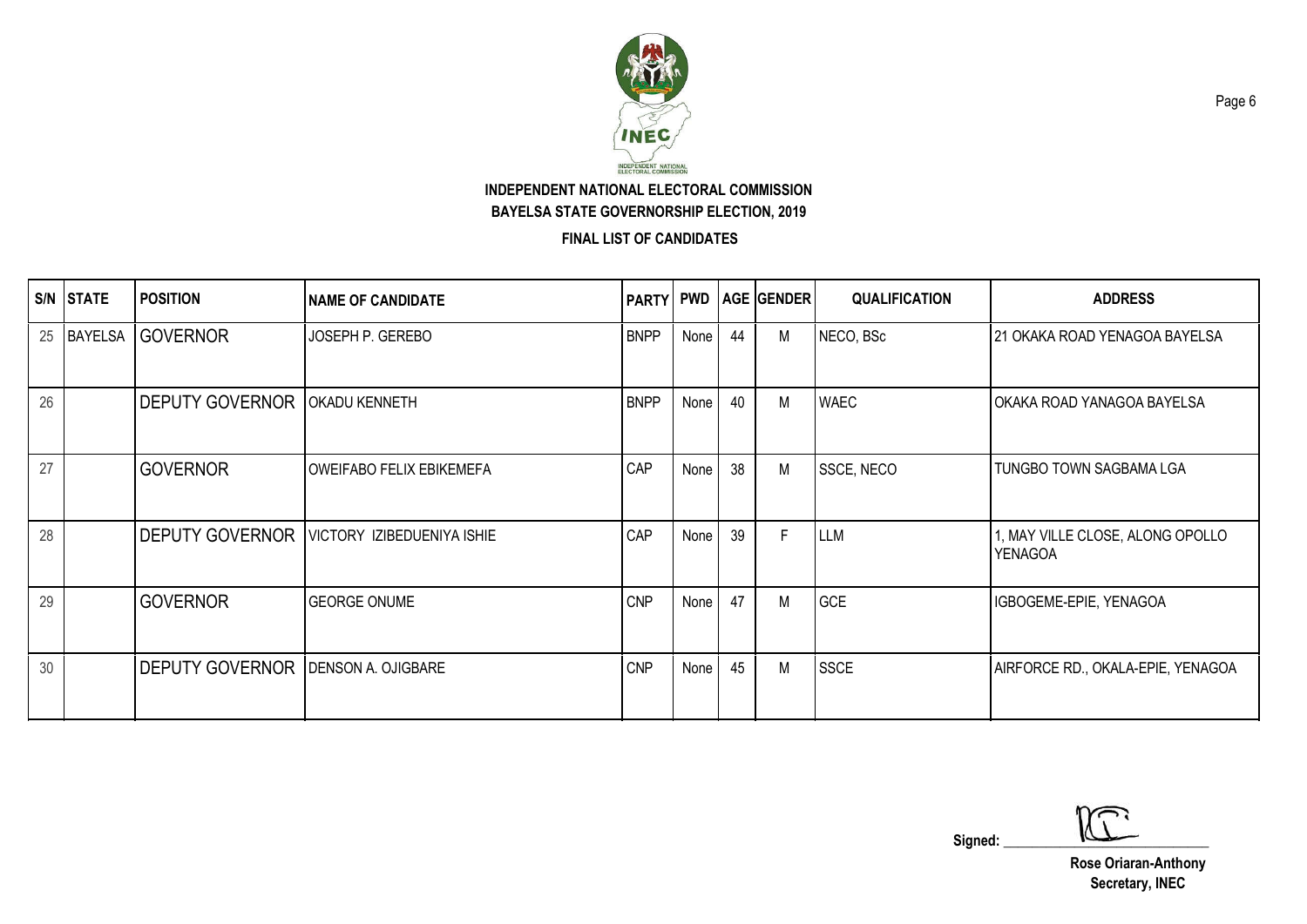

**FINAL LIST OF CANDIDATES**

| S/N | <b>STATE</b> | <b>POSITION</b>        | <b>INAME OF CANDIDATE</b>                        | <b>PARTY PWD</b> |      |    | <b>AGE GENDER</b> | <b>QUALIFICATION</b>  | <b>ADDRESS</b>                                          |
|-----|--------------|------------------------|--------------------------------------------------|------------------|------|----|-------------------|-----------------------|---------------------------------------------------------|
| 31  |              | BAYELSA GOVERNOR       | <b>OSELE ANTHONY</b>                             | DA               | None | 42 | Μ                 | FSLC, SSCE, ND        | NEMBE CITY, BAYELSA                                     |
| 32  |              | <b>DEPUTY GOVERNOR</b> | <b>ISULA EBURUKU</b>                             | DA               | None | 47 | Μ                 | FSLC, WASC            | EKEKI EPIE, YENAGOA                                     |
| 33  |              | <b>GOVERNOR</b>        | <b>SEIYEFA FETEPIGI ECHES</b>                    | <b>DPC</b>       | None | 47 | F                 | FSLC, WAEC, SSCE, BSc | IGBOBELEU-POLO, NEMBE                                   |
| 34  |              |                        | <b>DEPUTY GOVERNOR   MOSES FELIX BOLOUKUROMO</b> | <b>DPC</b>       | None | 58 | Μ                 | <b>WASCE</b>          | 102, OBORO RD., FOROAMA, AMASSOMA<br>LGA, BAYELSA STATE |
| 35  |              | <b>GOVERNOR</b>        | OGUARA NENGIMONYO                                | <b>DPP</b>       | None | 37 | F                 | <b>FSLC, WAEC</b>     | OPEHO/ELBELE RD., KPANSA 2,<br><b>YENAGOA</b>           |
| 36  |              |                        | <b>DEPUTY GOVERNOR EGULE KAMESUO ROLAND</b>      | <b>DPP</b>       | None | 37 | M                 | FSLC, SSCE, BSc       | NO.4, OGUHE STR., BIOGBOLO IZPIE,<br>YENAGOA            |

 $Signed:$   $\sqrt{2}$ 

**Rose Oriaran-Anthony Secretary, INEC**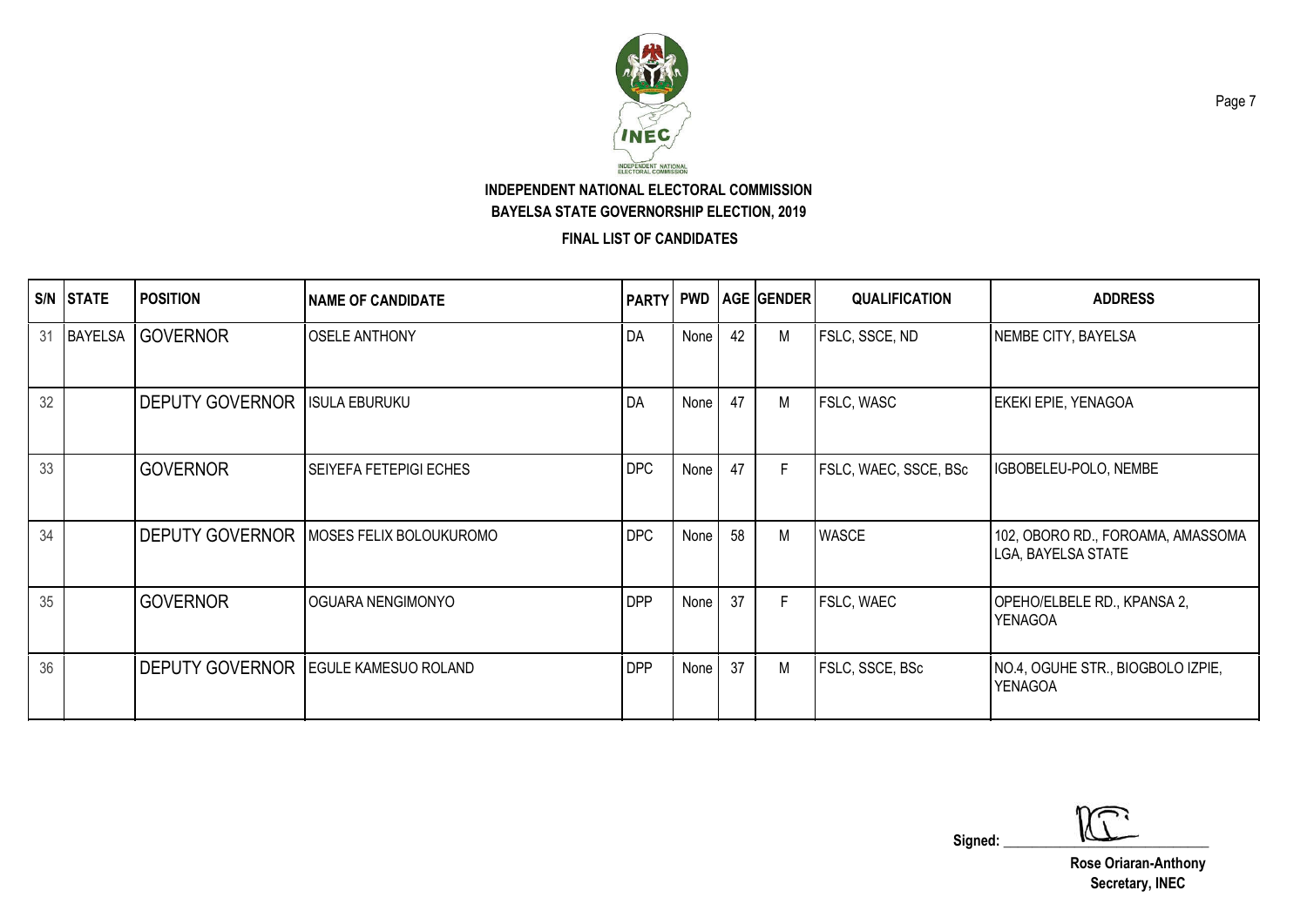

**FINAL LIST OF CANDIDATES**

|    | <b>S/N STATE</b> | <b>POSITION</b>         | INAME OF CANDIDATE                              | PARTY PWD    |             |    | <b>AGE GENDER</b> | <b>QUALIFICATION</b>         | <b>ADDRESS</b>                                             |
|----|------------------|-------------------------|-------------------------------------------------|--------------|-------------|----|-------------------|------------------------------|------------------------------------------------------------|
| 37 |                  | <b>BAYELSA GOVERNOR</b> | <b>AKUSI PIUS</b>                               | <b>FJP</b>   | <b>None</b> | 40 | М                 | <b>SSCE</b>                  | <b>EKEREMOR TOWN, BAYELSA</b>                              |
| 38 |                  | <b>DEPUTY GOVERNOR</b>  | <b>IMOMOTIMI WEREDE</b>                         | <b>FJP</b>   | None        | 40 | M                 | <b>Bed</b>                   | DKURU PELE OKOLOBIRI, GBARAIN,<br><b>YENAGOA</b>           |
| 39 |                  | <b>GOVERNOR</b>         | PREYE BENSON                                    | <b>FRESH</b> | None        | 43 | M                 | <b>OND</b>                   | 105, MBAMA BIOGOLO ROAD YENAGOA                            |
| 40 |                  | <b>DEPUTY GOVERNOR</b>  | KEREMAH ENENI MERCY-GEORGE                      | <b>FRESH</b> | None        | 44 | F.                | <b>BSc</b>                   | OKAKA ESTATE, ROAD 6, BLOCK 45<br><b>YENAGOA</b>           |
| 41 |                  | <b>GOVERNOR</b>         | ZIDOUGHA GIDEON ROLAND ENEYI                    | <b>GPN</b>   | None        | 47 | M                 | FSLC, WASC, HND, BSc,<br>MBF | 56, EBIS ROAD, BIOGBOLO, YENAGOA,<br><b>BAYELSA STATE</b>  |
| 42 |                  |                         | <b>DEPUTY GOVERNOR   TALBORT JOHNNE MACLEAN</b> | <b>GPN</b>   | None        | 52 | M                 | WAEC, LLB, BL                | 10 CONGRAS SCHOOL STREET, OPOLO,<br>YENAGOA, BAYELSA STATE |

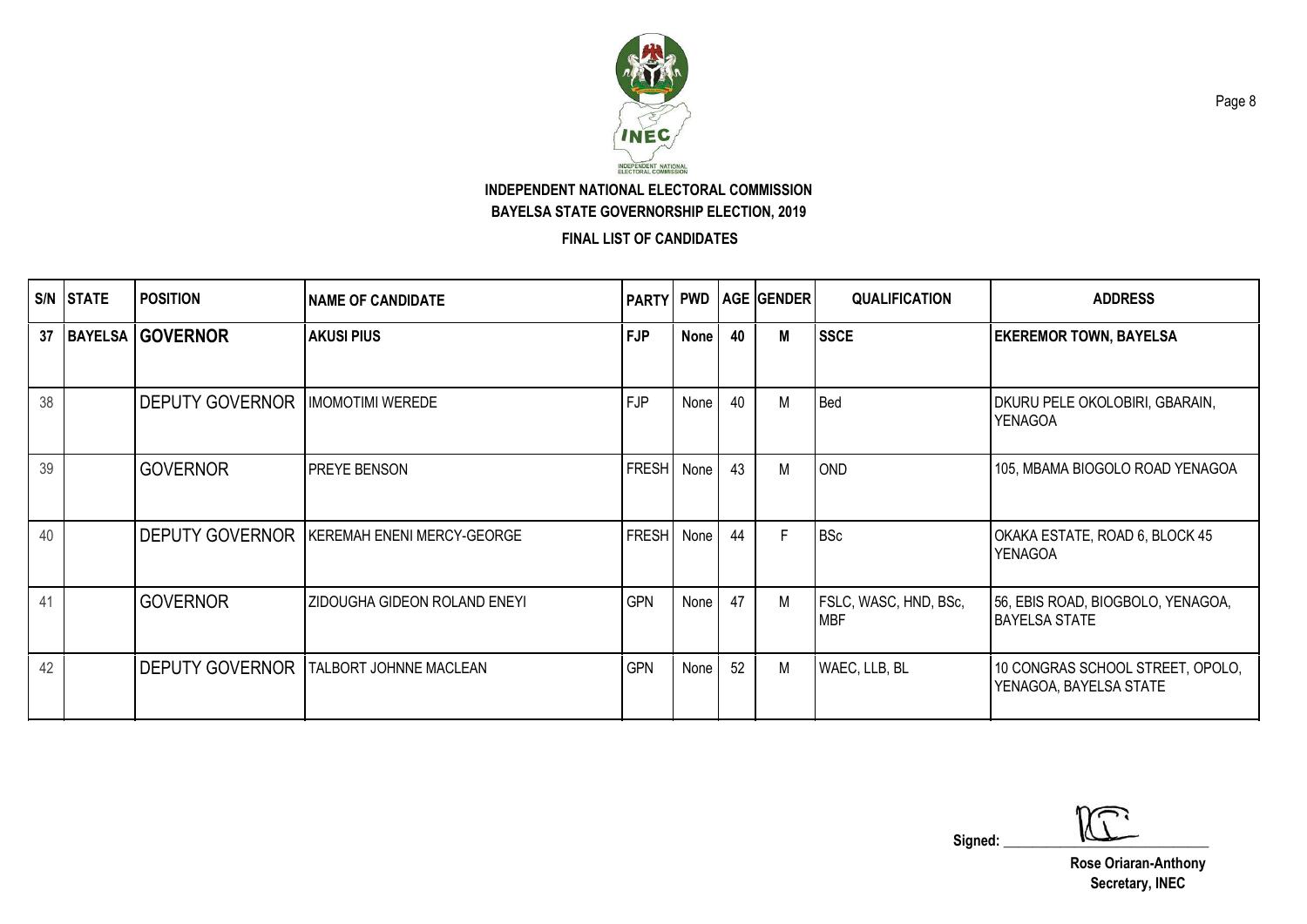

|    | S/N STATE | <b>POSITION</b>                              | <b>NAME OF CANDIDATE</b>         |            |             |    | <b>PARTY PWD AGE GENDER</b> | <b>QUALIFICATION</b> | <b>ADDRESS</b>                                |
|----|-----------|----------------------------------------------|----------------------------------|------------|-------------|----|-----------------------------|----------------------|-----------------------------------------------|
|    |           | 43   BAYELSA   GOVERNOR                      | <b>TIMIPA JENKINS OKPONIPERE</b> | <b>HDP</b> | None        | 45 | М                           | <b>FSLC, SSCE</b>    | <b>IWOFE ROAD, PORT HARCOURT</b>              |
| 44 |           | <b>DEPUTY GOVERNOR</b>                       | <b>ATO ALFREDER ALAJIKI</b>      | <b>HDP</b> | <b>None</b> | 38 | F                           | FSLC, SSCE, BSc      | <b>OTITIO ROAD, YENAGOA</b>                   |
| 45 |           | <b>GOVERNOR</b>                              | <b>OWEBOR FREEDOM</b>            | KP         | None        | 40 | M                           | <b>NECO</b>          | EKEKU COMM., YENAGOA, BAYELSA<br><b>STATE</b> |
| 46 |           | <b>DEPUTY GOVERNOR</b>                       | <b>GOLDEN MAXSON AGAGOWEI</b>    | KP         | None        | 43 | М                           | <b>SSCE</b>          | NIKTU RD., YENAGOA, BAYELSA STATE             |
| 47 |           | <b>GOVERNOR</b>                              | <b>VIJAH ELDRED OPUAMA</b>       | <b>LM</b>  | None        | 38 | M                           | FSLC, WASC           | 60 OLD SCHOOL ROAD YENAGOA                    |
| 48 |           | <b>DEPUTY GOVERNOR   IDE FRANKLIN BOKOLO</b> |                                  | <b>LM</b>  | None        | 37 | M                           | <b>FSLC, WAEC</b>    | <b>AMARATA BAYELSA STATE</b>                  |

 $Signed:$   $\sqrt{2}$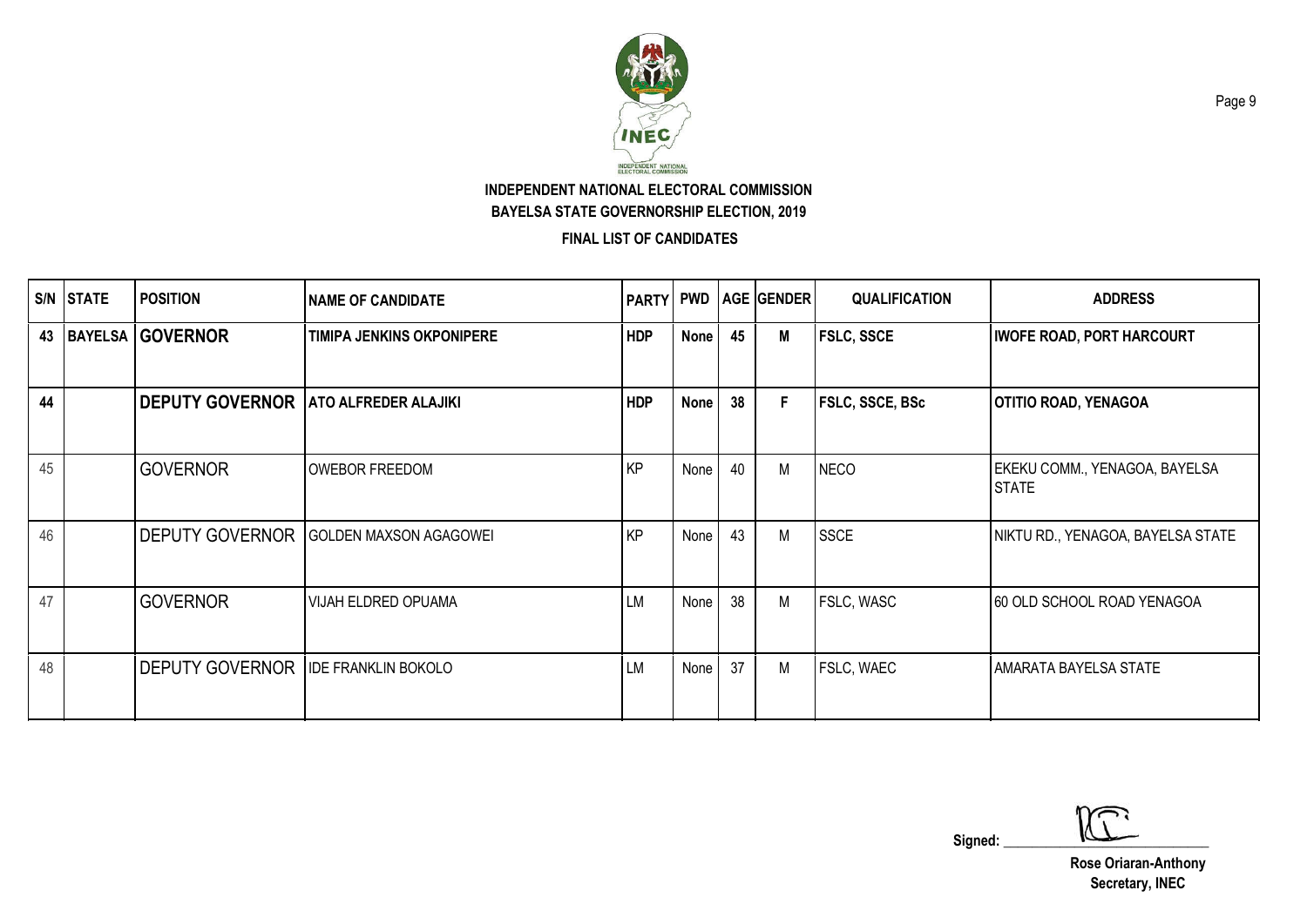

|    | S/N STATE      | <b>POSITION</b>        | <b>NAME OF CANDIDATE</b>                    | PARTY PWD  |      |    | <b>AGE GENDER</b> | <b>QUALIFICATION</b>  | <b>ADDRESS</b>                                                                    |
|----|----------------|------------------------|---------------------------------------------|------------|------|----|-------------------|-----------------------|-----------------------------------------------------------------------------------|
| 49 | <b>BAYELSA</b> | <b>GOVERNOR</b>        | <b>NUMOFE EBIOWEI</b>                       | LP         | None | 45 | M                 | <b>OND</b>            | <b>BOSY WATER ROAD, ALONG</b><br>TOMBIA/AMASSOMA YENAGOA, BAYELSA<br><b>STATE</b> |
| 50 |                | <b>DEPUTY GOVERNOR</b> | <b>GODFREY FRIDAY OPUENE</b>                | LP.        | None | 51 | M                 | <b>BSc</b>            | No. 20 BINAWARI STREET, ETEGWU,<br><b>YENAGOA</b>                                 |
| 51 |                | <b>GOVERNOR</b>        | OKIAH JONES DAMINOLA                        | <b>MMN</b> | None | 54 | M                 | FSLC, WAEC, DIPLOMA   | <b>OTUEKE, BAYELSA</b>                                                            |
| 52 |                | <b>DEPUTY GOVERNOR</b> | <b>JAMES GEOFEREY MIESEIYEFA</b>            | <b>MMN</b> | None | 66 | M                 | FSLC, WAEC, BSc, PGDE | AKAIBIRI, BAYELSA STATE                                                           |
| 53 |                | <b>GOVERNOR</b>        | <b>CLEMENT BLESSING AZIBANAGBAL</b>         | <b>MPN</b> | None | 43 | E                 | <b>SSCE</b>           | 12 EKA STREET OPOLO EPIE TOWN,<br><b>YENAGOA</b>                                  |
| 54 |                |                        | <b>DEPUTY GOVERNOR KPOU SERGEANT THOMAS</b> | <b>MPN</b> | None | 66 | M                 | SSCE, NCE             | TORUS COMPOUND POLOBUBOU SILGA,<br><b>BAYELSA</b>                                 |

 $Signed:$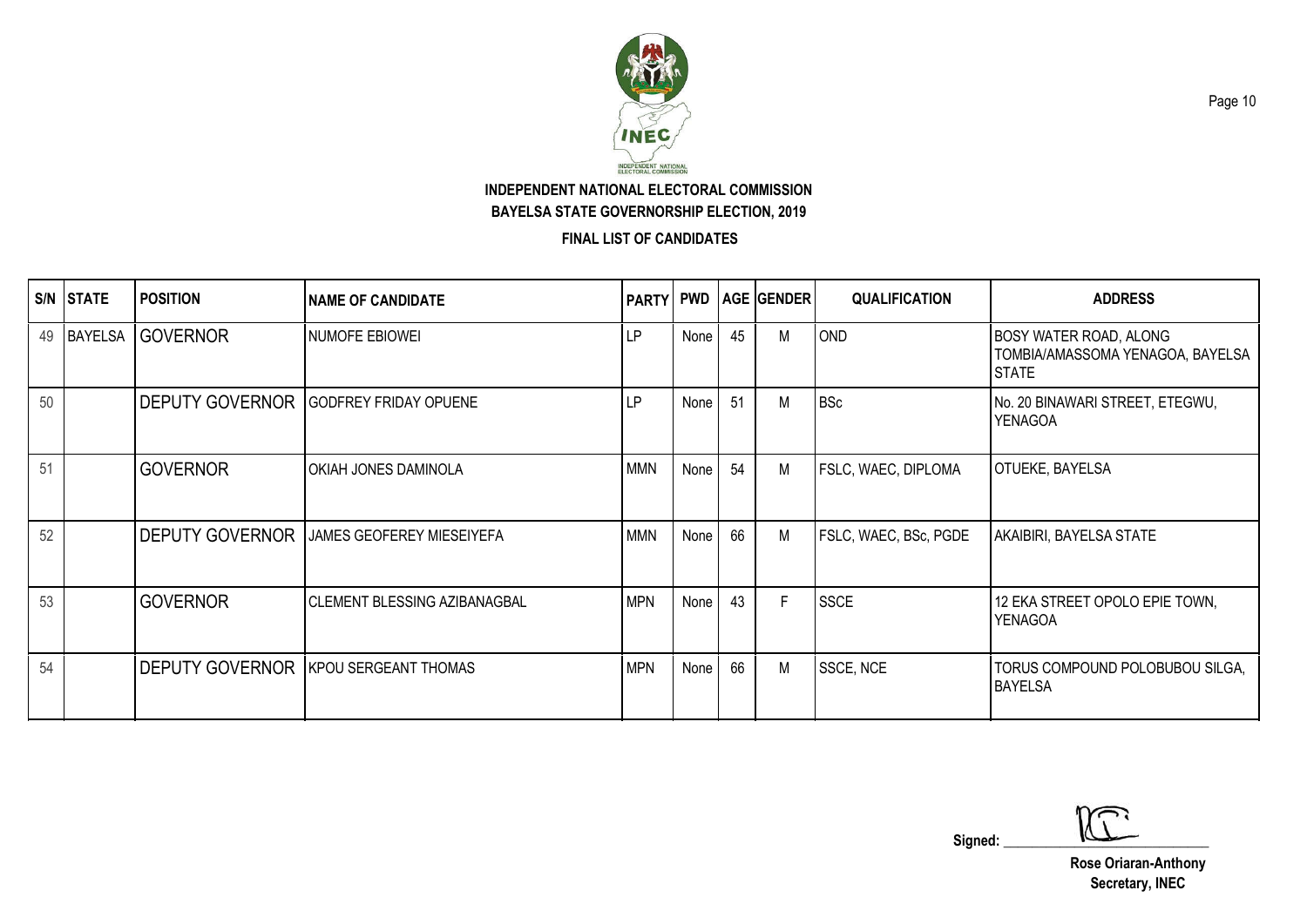

**FINAL LIST OF CANDIDATES**

| S/N | <b>STATE</b> | <b>POSITION</b>                  | <b>NAME OF CANDIDATE</b>         | <b>PARTY</b> |      |    | <b>PWD   AGE   GENDER  </b> | <b>QUALIFICATION</b> | <b>ADDRESS</b>                                                                               |
|-----|--------------|----------------------------------|----------------------------------|--------------|------|----|-----------------------------|----------------------|----------------------------------------------------------------------------------------------|
| 55  | BAYELSA      | <b>GOVERNOR</b>                  | <b>MIEBAIKEDO EBIPADE</b>        | <b>NCP</b>   | None | 42 | М                           | <b>FSLC, SSCE</b>    | BOLO-ORUA, SAGBAMA LGA, BAYELSA<br><b>STATE</b>                                              |
| 56  |              | <b>DEPUTY GOVERNOR</b>           | <b>FRANKLIN PABARA EBISINDEI</b> | <b>NCP</b>   | None | 35 | M                           | <b>FSLC, SSCE</b>    | IGEIBIRI COMMUNITY, SOUTHERN IJAW<br>LGA, BAYELSA STATE                                      |
| 57  |              | <b>GOVERNOR</b>                  | <b>KALAS AGAI</b>                | <b>NDLP</b>  | None | 45 | M                           | <b>ND</b>            | NIMIBOFA COMPOUND, BY CHINESE<br><b>JUNCTION OSIRI ROAD, EKEKI</b><br>YENAGOA, BAYELSA STATE |
| 58  |              | <b>DEPUTY GOVERNOR</b>           | <b>GBOMOH AMAEBI</b>             | <b>NDLP</b>  | None | 41 | М                           | <b>ND</b>            | AYAMA QUARTERS OKUMBIRI, SALGA,<br><b>BAYELSA STATE</b>                                      |
| 59  |              | <b>GOVERNOR</b>                  | NAMATEBE INKO ABRAHAM            | <b>NNPP</b>  | None | 70 | M                           | <b>GRADE II</b>      | ST. PIUS STR., OFF IMIRINGI RD.,<br><b>YENAGOA</b>                                           |
| 60  |              | <b>DEPUTY GOVERNOR INKO LAYE</b> |                                  | <b>NNPP</b>  | None | 39 | М                           | <b>SSCE</b>          | INKO COMPDOUND, DANTATA RD.,<br>YENAGOA, BAYELSA STATE                                       |

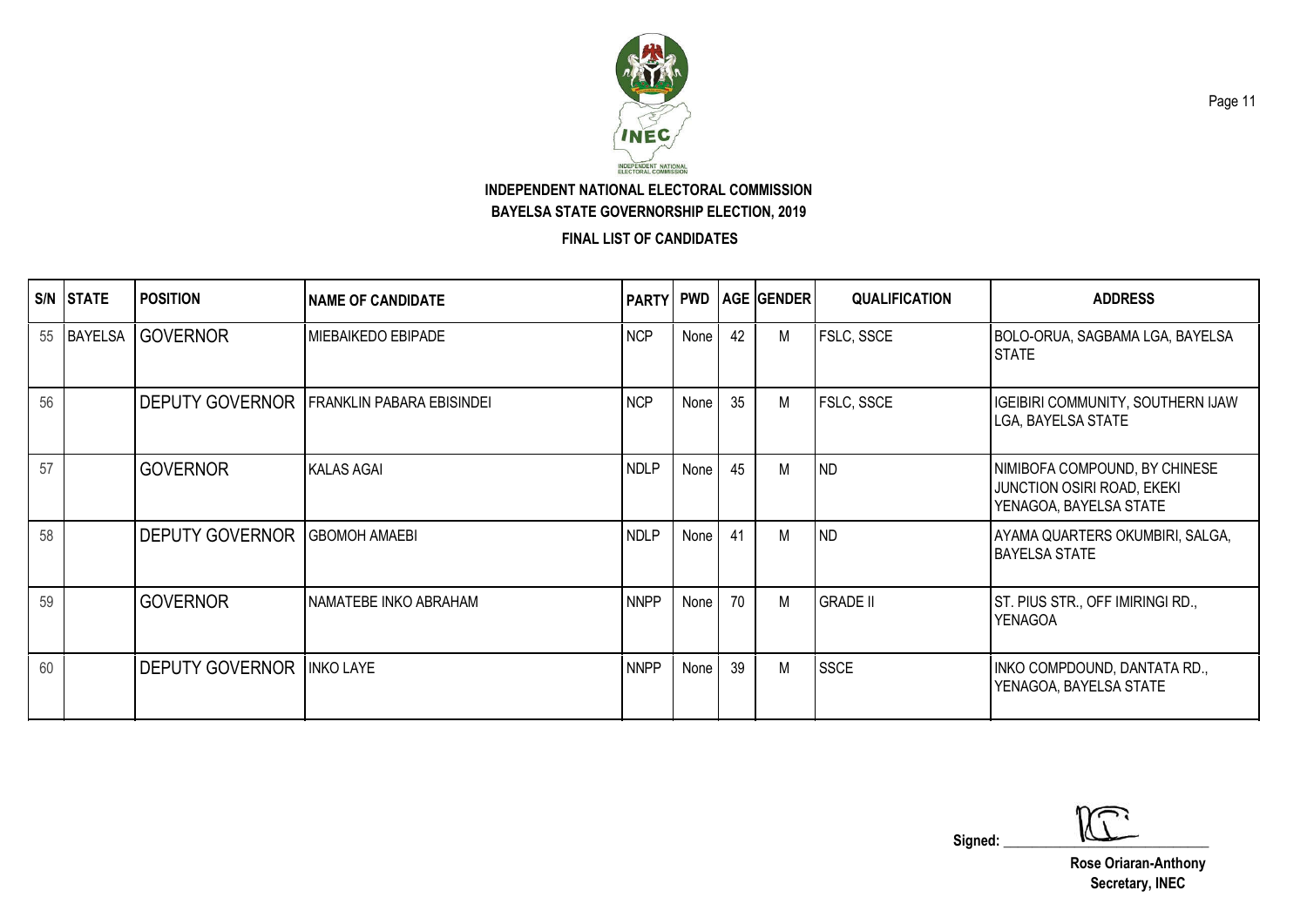

|    | S/N STATE | <b>POSITION</b>                           | <b>NAME OF CANDIDATE</b>       | <b>PARTY</b> |      |    | <b>PWD   AGE   GENDER  </b> | <b>QUALIFICATION</b> | <b>ADDRESS</b>                                       |
|----|-----------|-------------------------------------------|--------------------------------|--------------|------|----|-----------------------------|----------------------|------------------------------------------------------|
| 61 |           | BAYELSA GOVERNOR                          | <b>ALEX AKPOEBI BUFUMOH</b>    | <b>NPC</b>   | None | 47 | М                           | FSLC, SSCE, BSc, MA  | TAMU-ODONI QUARTER, ODONI TOWN,<br><b>SAIGA LGA</b>  |
| 62 |           | <b>DEPUTY GOVERNOR</b>                    | <b>INENEGHA AMADE</b>          | <b>NPC</b>   | None | 37 | F                           | <b>SSCE</b>          | DIKUMA - AMA, OKPOAMA                                |
| 63 |           | <b>GOVERNOR</b>                           | <b>FRANCOIS O. TUAMOKUMO</b>   | <b>NRM</b>   | None | 68 | M                           | <b>BSc</b>           | 9010 RIGGS RD ADELPHI MARYLAND<br>20783 USA          |
| 64 |           | <b>DEPUTY GOVERNOR</b>                    | <b>MICAH AKEEMS</b>            | <b>NRM</b>   | None | 42 | М                           | <b>WAEC</b>          | OGBIA LOCAL GOVERNMENT AREA,<br><b>BAYELSA STATE</b> |
| 65 |           | <b>GOVERNOR</b>                           | <b>AUGUSTUS EBIUMONE OGOUN</b> | <b>NUP</b>   | None | 44 | М                           | <b>WASC</b>          | OGOUN CLOSE ROYAL FM ROAD,<br>AGUDAMA EPIE YENAGOA   |
| 66 |           | <b>DEPUTY GOVERNOR ETOTAZIBA OMIEWORO</b> |                                | <b>NUP</b>   | None | 63 | М                           | <b>WASC</b>          | KOLO III, OGBIA LGA YENAGOA                          |

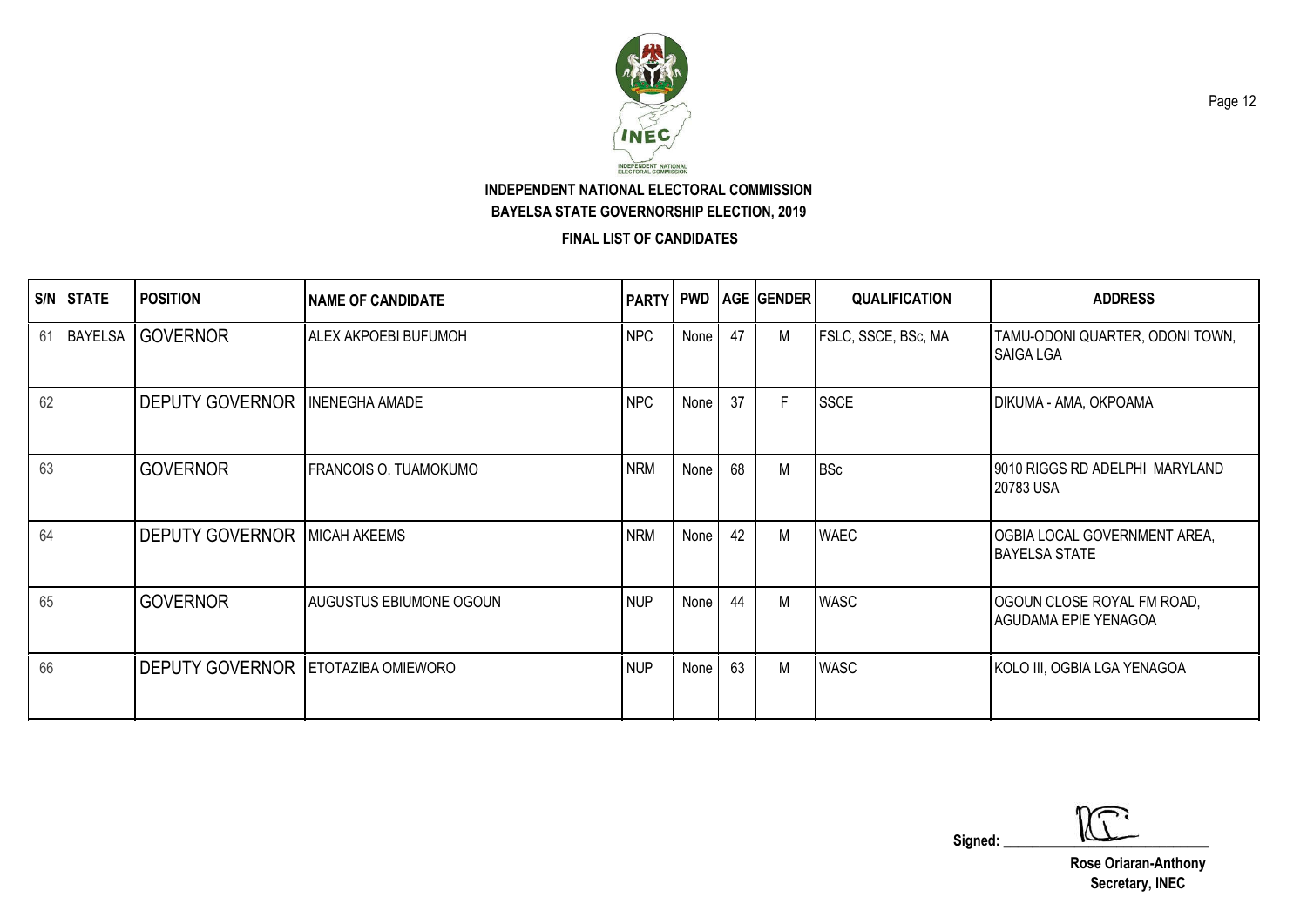

**FINAL LIST OF CANDIDATES**

| S/N | <b>STATE</b>   | <b>POSITION</b>        | <b>NAME OF CANDIDATE</b>            | <b>PARTY PWD</b> |      |    | <b>AGE GENDER</b> | <b>QUALIFICATION</b>     | <b>ADDRESS</b>                                                                         |
|-----|----------------|------------------------|-------------------------------------|------------------|------|----|-------------------|--------------------------|----------------------------------------------------------------------------------------|
| 67  | <b>BAYELSA</b> | <b>IGOVERNOR</b>       | AKALI TASAMANA WAYMAN               | <b>PDM</b>       | None | 57 | М                 | <b>WASC</b>              | TASAMANA COMPOUND, YENAGOA                                                             |
| 68  |                | <b>DEPUTY GOVERNOR</b> | BIPELEDEI AYIBAKETEKEME             | <b>PDM</b>       | None | 39 | F                 | <b>BSc</b>               | EDEPIE, YENAGOA                                                                        |
| 69  |                | <b>GOVERNOR</b>        | <b>DIRI DUOYE</b>                   | <b>PDP</b>       | None | 60 | M                 | FSLC, SSCE, B.Ed         | SAMPOU TOWN, KALAMA OWEIWARI<br>QUARTERS KOLOKUMA OPOKUMA LGA,<br><b>BAYELSA STATE</b> |
| 70  |                | <b>DEPUTY GOVERNOR</b> | LAWRENCE OBORAWHARIEVWO EWHRUDJAKPO | <b>IPDP</b>      | None | 54 | M                 | FSLC, SSCE, BSc, LLB, BL | 6, CAIRO STREET, WUSE II, ABUJA FCT                                                    |
| 71  |                | <b>GOVERNOR</b>        | ALEXANDER PERETU BEKE-AREREDO       | PPA              | None | 37 | M                 | <b>BSc</b>               | NENGI-AYERITE, YENAGOA                                                                 |
| 72  |                | <b>DEPUTY GOVERNOR</b> | <b>ABRAHAM DIDEKERE</b>             | PPA              | None | 44 | М                 | <b>WASC</b>              | <b>BURUDANYI COMMUNITY OKOLOBA</b>                                                     |

 $Signed:$   $\sqrt{2}$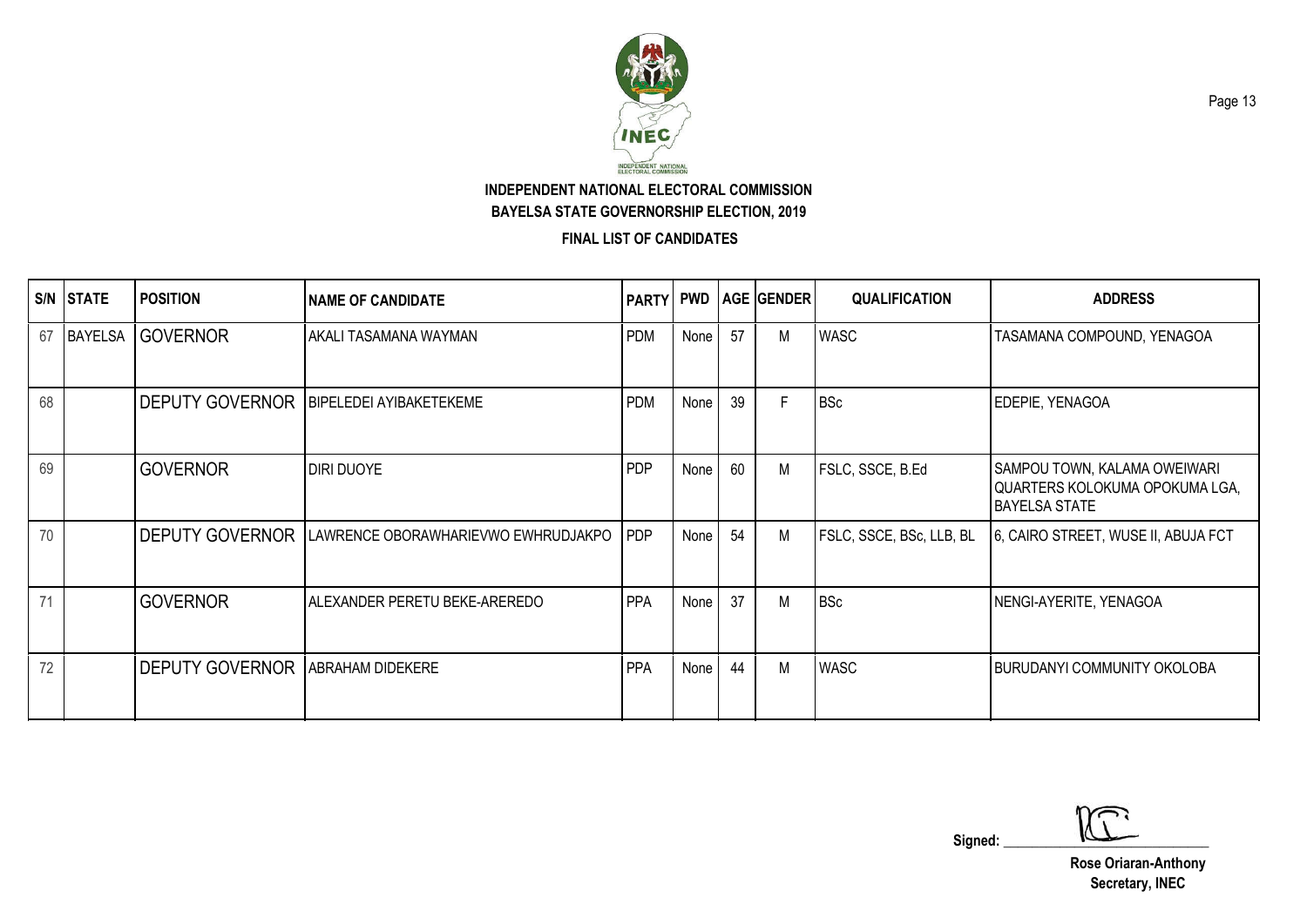

**FINAL LIST OF CANDIDATES**

|    | S/N STATE | <b>POSITION</b>        | INAME OF CANDIDATE              |            |      |    | <b>PARTY PWD AGE GENDER</b> | <b>QUALIFICATION</b>     | <b>ADDRESS</b>                                           |
|----|-----------|------------------------|---------------------------------|------------|------|----|-----------------------------|--------------------------|----------------------------------------------------------|
| 73 | BAYELSA   | <b>GOVERNOR</b>        | <b>AKIKI APRALA</b>             | PPP        | None | 53 | М                           | FSLC, WAEC, BSc          | No. 1 BEHIND BDGS GUESGUES,<br>YENAGOA                   |
| 74 |           | <b>DEPUTY GOVERNOR</b> | <b>ALOKPA MEMIMIEGHA</b>        | <b>PPP</b> | None | 43 | E                           | <b>WAEC</b>              | OLD ASSEMBLY QUARTERS, OLD<br>AZIKORO EKEKI              |
| 75 |           | <b>GOVERNOR</b>        | OKALA AZIBOLA                   | <b>PRP</b> | None | 39 | М                           | FSLC, SSCE               | No. 3 CITY ROAD, OFF FIRST BUS STOP<br>ELEBELE, BAYELSA  |
| 76 |           | <b>DEPUTY GOVERNOR</b> | <b>OBUMA ENUMA</b>              | <b>PRP</b> | None | 35 | $\mathsf{F}$                | FSLC, SSCE, BSc          | 2, AZIKORO ROAD, EKERI, YENAGOA                          |
| 77 |           | <b>GOVERNOR</b>        | <b>GWEGWE RIGHTEOUS OKPOEBI</b> | <b>SNC</b> | None | 61 | М                           | FSLC, GRADE II, NCE, Bed | 14C, GWEGWE STR., OVOM, YENAGOA,<br><b>BAYELSA STATE</b> |
| 78 |           | <b>DEPUTY GOVERNOR</b> | <b>ENIYON JONATHAN</b>          | <b>SNC</b> | None | 51 | М                           | FSLC, WAEC, BSc          | AKASSA COMMUNITY, BAYELSA STATE                          |

 $Signed:$   $\sqrt{2}$ 

**Rose Oriaran-Anthony Secretary, INEC**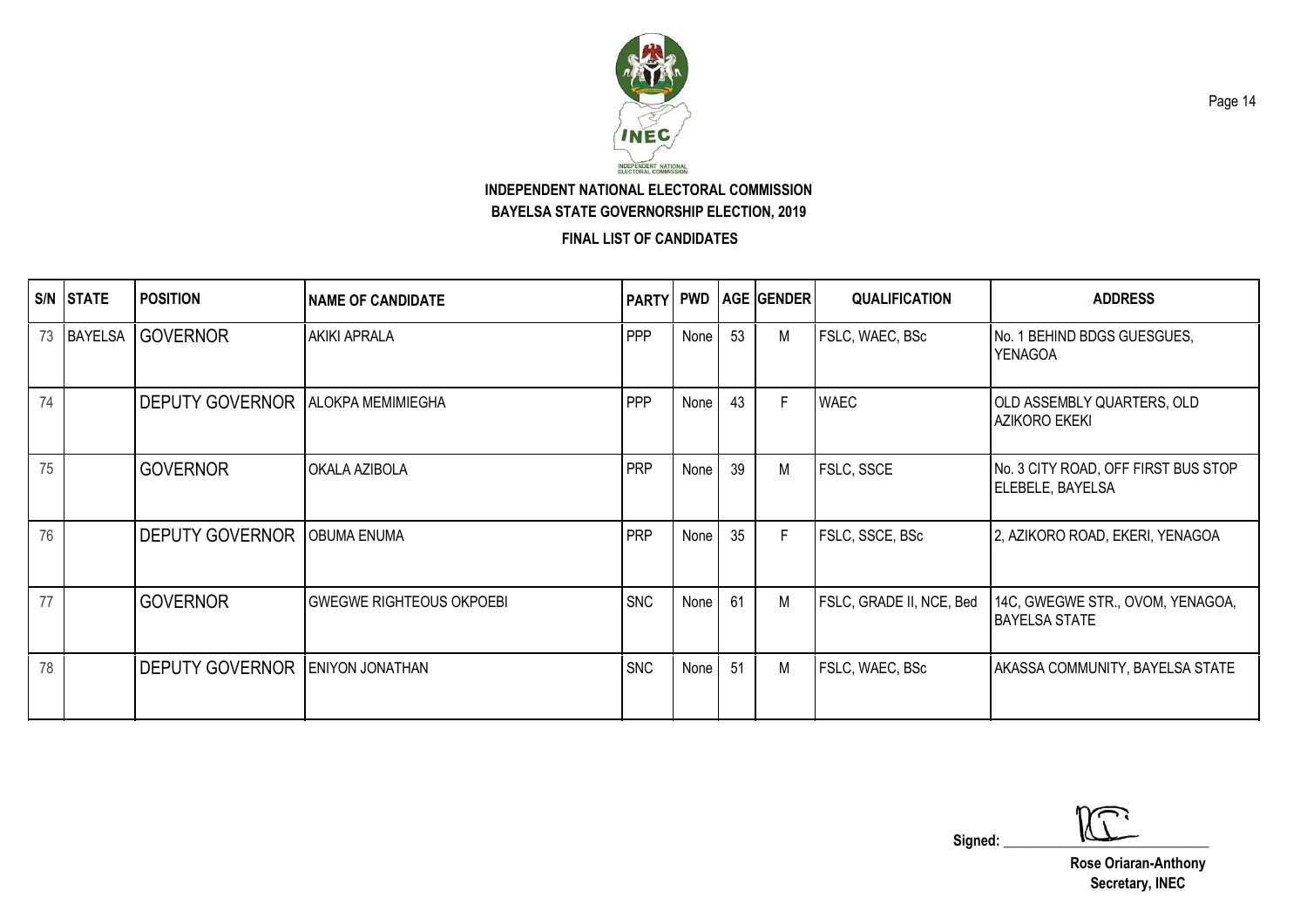

|    | S/N STATE      | <b>POSITION</b>        | <b>NAME OF CANDIDATE</b>                         | <b>PARTY</b> |      |    | <b>PWD   AGE   GENDER  </b> | <b>QUALIFICATION</b>       | <b>ADDRESS</b>                                       |
|----|----------------|------------------------|--------------------------------------------------|--------------|------|----|-----------------------------|----------------------------|------------------------------------------------------|
| 79 | <b>BAYELSA</b> | <b>GOVERNOR</b>        | <b>IKIMI INIBARANYE SILAS</b>                    | <b>UDP</b>   | None | 48 | M                           | WASC, GCE                  | <b>AYEMIES ESTATE OKAKA YENAGOA</b>                  |
| 80 |                | <b>DEPUTY GOVERNOR</b> | <b>PAUL FRANKEBONA</b>                           | <b>UDP</b>   | None | 44 | F                           | WASC, GCE                  | <b>IBS COMPOUND, YENAGOA</b>                         |
| 81 |                | <b>GOVERNOR</b>        | <b>KENNY JUSTICE SOTONYE FISEYE</b>              | UP           | None | 37 | М                           | <b>SSCE</b>                | B.N. FISEYE HOUSE BY SOBAZ FILLING<br><b>STATION</b> |
| 82 |                | <b>DEPUTY GOVERNOR</b> | OKPORU BOFEDE TORUSOU                            | UP           | None | 44 | M                           | <b>FSLC, SSCE, LLB, BL</b> | <b>EKEREMOR TOWN, BAYELSA STATE</b>                  |
| 83 |                | <b>GOVERNOR</b>        | <b>IBIENE STEPHEN KROBOH</b>                     | <b>UPC</b>   | None | 35 | М                           | FSLC, NECO, BSc            | PLOT 2 EKOH STREET, OPOLO, YENAGOA                   |
| 84 |                |                        | <b>DEPUTY GOVERNOR   MILLICENT ZIDEGHA BRIAN</b> | <b>UPC</b>   | None | 35 | F                           | FSLC, WASC, BSc            | 6 VICTOR BEN STREET AZIKORO,<br><b>YENAGOA</b>       |